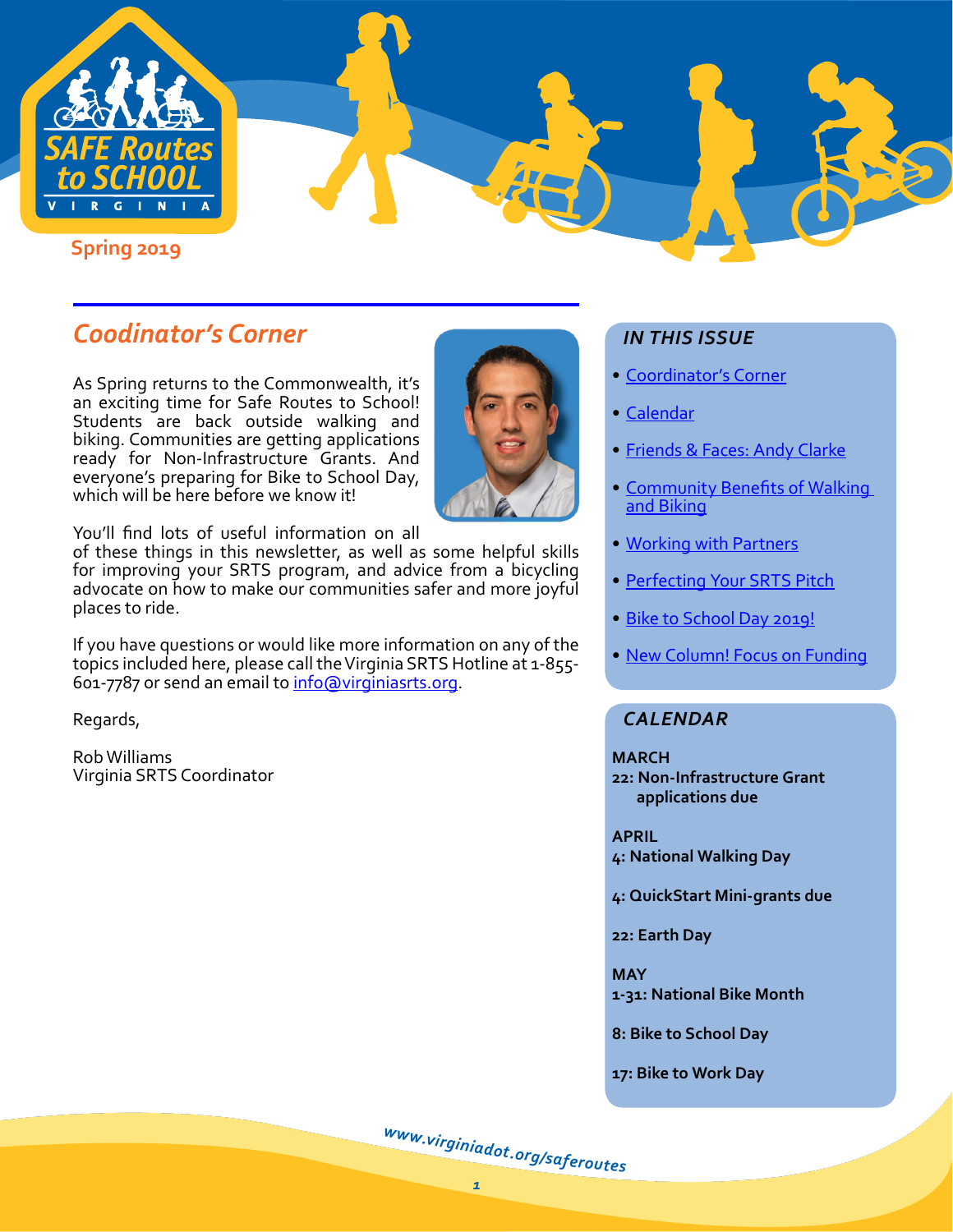## <span id="page-1-0"></span>*Friends and Faces: Interview with Andy Clarke*

Andy Clarke is Director of Strategy at Toole Design Group, a transportation planning firm in Silver Spring, Maryland that specializes in active transportation, like walking and bicycling. We asked Andy a few questions about what transportation planners do and why Safe Routes to School benefits people of all ages.



*Andy Clarke (Photo Credit: Toole Design)*

#### *How would you describe what you do?*

Along with my planning, engineering, and design colleagues, I work on projects around the country that involve schools or school zones, whether or not that's part of a SRTS program. All of our work is about creating an environment that's safe enough for students who want to walk or bike.

### *How did you get into bike planning?*

Through a Safe Routes to School project! I left university with a law degree I didn't want to use and went back to my parents in Cheltenham, England. I volunteered for a local cycling group and they were just starting a SRTS program.

There were examples all over Cheltenham of fencing and barriers designed to physically stop kids from going where they wanted to go, and they would always go anyway – just climb over the fence! Safe Routes to School in its day was somewhat revolutionary, because it asked kids what routes they took and said, "How can we make that route safe?"

I looked at the routes that kids were taking to and from school in that community and started to figure out how to make those routes safe. Then, we presented our findings to the Cheltenham city council.

#### *You worked at the League of American Bicyclists for many years. How did that organization help create Safe Routes to School in the US?*

The League is an organization of individual bicyclists and bicycle clubs and was one of the early champions for the federal Safe Routes to School program in the early 2000s. In general, the things that make streets safer for cyclists make it safer for all users. Safe Routes to School programs are critical to getting kids riding at an early age; if they never ride when they're kids, they typically never ride as adults.

### *Did you bike to school?*

Ironically no, because I went to a boarding school, where we only had to walk from one side of the quad to another! In university I got back into cycling. I rediscovered the practicality and the fun of cycling.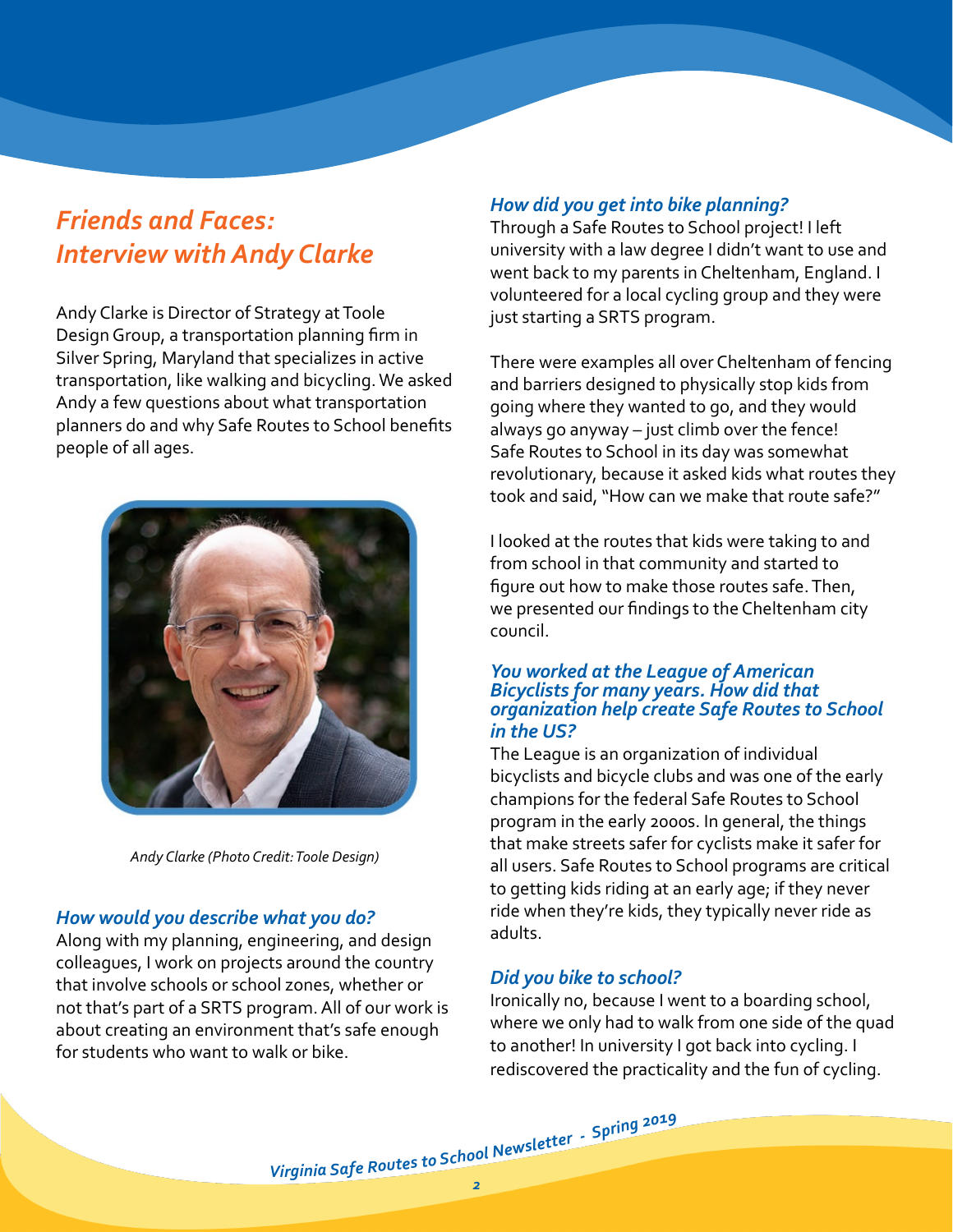#### *You live in Richmond now. What do they well from a bicycling perspective, and what could they do better?*

As a pretty confident cyclist, I find Richmond is a great place to ride. It's not too busy, the streets are generous. But it has also made me realize what is comfortable for me is still well beyond the pale for many people who don't want to bike in traffic. Richmond is still a challenging place to ride because there's very little dedicated infrastructure. It's starting to change. The city's got great bones, it's got a great setup, it's got a good feel for cycling that I think could be captured in the future.

#### *You recently spoke to Virginia SRTS coordinators about the current state of the transportation planning field. Could you give us a recap of your presentation?*

In the field, I think there's a realization that the traditional models for engineering and planning aren't always making streets safer. We have rules and standards that prioritize moving cars, which result in streets that get people hit and killed in traffic crashes. We need to change that conversation. It's wrong to be hitting kids and creating situations where we know that's going to happen because of how that street's been designed.

We also need to think more holistically and in a more multidisciplinary fashion about the issues that challenge our transportation system, including equity. There is a massive inequity in the relative safety of streets, in the provision of sidewalks and crosswalks and bike infrastructure based on a community's demographics. And we have decades of inequitable investment and engagement with communities of color or communities with poverty. Part of the way we fix that is by properly engaging

with those communities and having a conversation where we find out what the issues are.

#### *The national Safe Routes to School conference is coming up this fall in Tampa, Florida. Why should SRTS coordinators or people interested in SRTS attend?*

There are a couple of reasons. Number one, it's a chance to learn from your peers, to network and learn what other programs are doing to address the same questions that Virginia communities face every single day. You might even get a head start on questions that haven't even come up. It's a great opportunity to stay on top of the best practices in the field.

The second reason is it'll be one week of the year where you don't have to explain to anyone what you do. There's tremendous kinship that you can gain from just being around others who are in the same boat. That's quite inspiring and helpful to go through that!

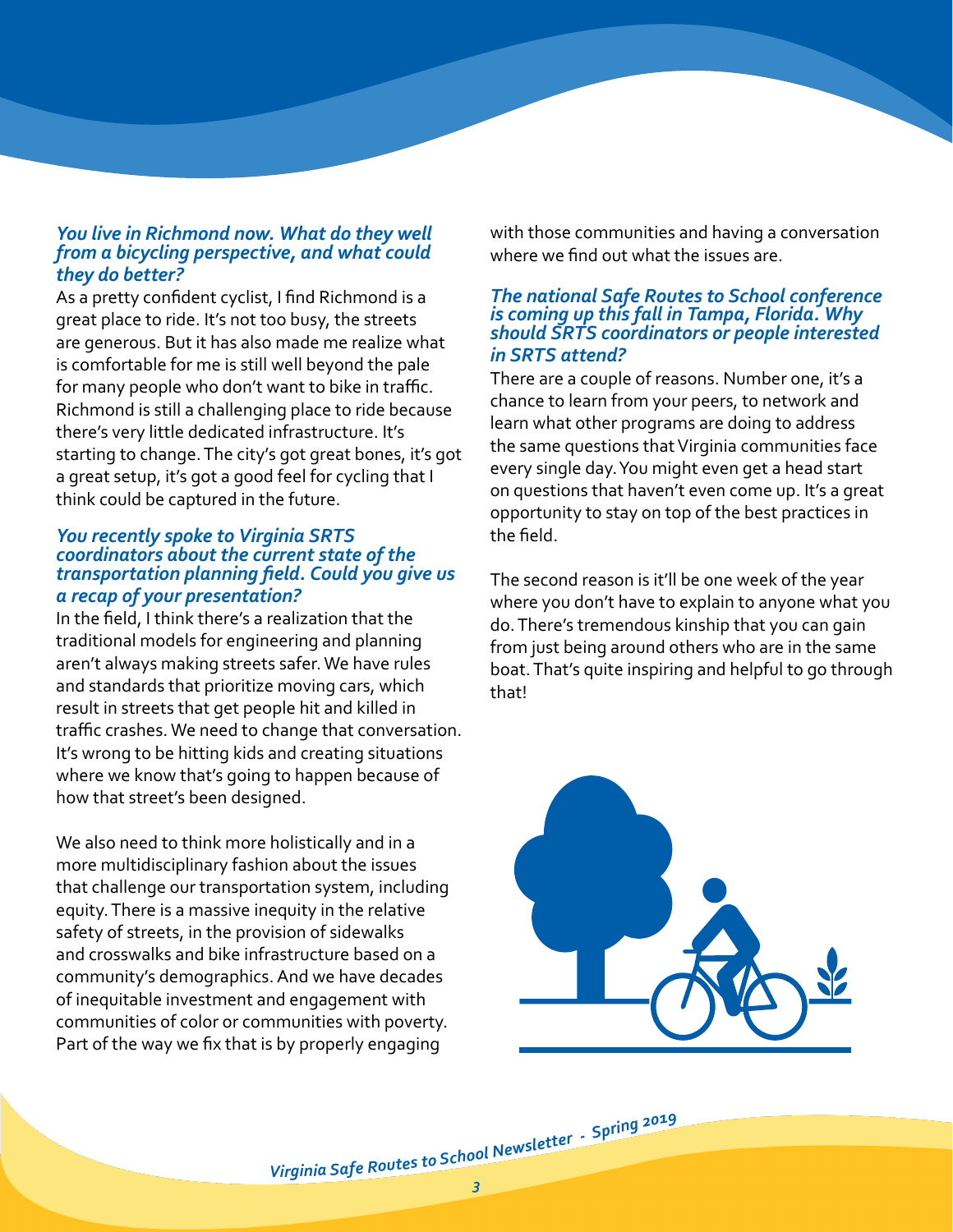# <span id="page-3-0"></span>*The Community Benefits of Walking and Biking*



When we talk about Safe Routes to School and the program's benefits, the conversation often stops not far from the schoolhouse door. But in much of the Commonwealth, SRTS is on the front lines of promoting walking and bicycling. The work we do is visible, and as a result, there's a crucial opportunity to talk about the broader community benefits of physical activity. Here are some reasons why SRTS and promoting walking and bicycling makes a difference outside of school that you can share with community members:

#### *Walking + biking are for all ages.*

On average, 80% of Americans across all age groups [say they like walking](https://www.nar.realtor/sites/default/files/documents/2017%20Analysis%20and%20slides.pdf?utm_source=VDOT+SRTS+Spring+2019+Newsletter&utm_campaign=VDOT+SRTS+Spring+2019+Newsletter&utm_medium=email), including older adults. A recent study found that 80% of seniors looking for independent living, and 2/3 of seniors seeking assisted living, wanted to live in a walkable [neighborhood.](https://www.curbed.com/2017/7/25/16025388/senior-living-walkability-survey?utm_source=VDOT+SRTS+Spring+2019+Newsletter&utm_campaign=VDOT+SRTS+Spring+2019+Newsletter&utm_medium=email)

### *Making it easier to walk to school makes it easier for everyone else to walk.*

Pedestrian or bicycle improvements near a school, like a crosswalk or path, can also improve connections to other amenities, like shopping, community centers, or public transportation.

#### *Walking saves money.*

Encouraging more students to walk and bike can save school divisions money on buses, parking, and pick-up/drop-off areas. The school district in Lakewood, Ohio, where all students walk or bike to school, [saves \\$1 million per year](https://www.governing.com/topics/education/gov-lakewood-ohio-walking-school.html?utm_source=VDOT+SRTS+Spring+2019+Newsletter&utm_campaign=VDOT+SRTS+Spring+2019+Newsletter&utm_medium=email) on buses, while the Austin, Texas school district saved \$130,000 per year [by building a pedestrian bridge b](http://mcdonald.web.unc.edu/files/2014/12/McDonaldetal_CostsSchoolTrans.pdf?utm_source=VDOT+SRTS+Spring+2019+Newsletter&utm_campaign=VDOT+SRTS+Spring+2019+Newsletter&utm_medium=email)etween a school and a nearby apartment complex where students lived.

### *There's a shortage of walkable and bikeable places.*

Pedestrian- and bicycle-friendly neighborhoods [often make up a small minority of most](https://creua.business.gwu.edu/research/walkups/?utm_source=VDOT+SRTS+Spring+2019+Newsletter&utm_campaign=VDOT+SRTS+Spring+2019+Newsletter&utm_medium=email)  [communities](https://creua.business.gwu.edu/research/walkups/?utm_source=VDOT+SRTS+Spring+2019+Newsletter&utm_campaign=VDOT+SRTS+Spring+2019+Newsletter&utm_medium=email). A study of housing preferences found that [67% of families with kids](https://www.nar.realtor/sites/default/files/documents/2017%20Analysis%20and%20slides.pdf?utm_source=VDOT+SRTS+Spring+2019+Newsletter&utm_campaign=VDOT+SRTS+Spring+2019+Newsletter&utm_medium=email) would pay more to live in a neighborhood where they could walk to parks, shops, and restaurants, which is a big advantage for schools in walkable areas.

#### *Walking is big business.*

Companies increasingly seek out walkable and [bikeable communities](https://urbanland.uli.org/news/walkable-downtowns-drawing-companies-talent/?utm_source=VDOT+SRTS+Spring+2019+Newsletter&utm_campaign=VDOT+SRTS+Spring+2019+Newsletter&utm_medium=email) for their employees, like Amazon, which chose to locate their new headquarters in Arlington, Virginia. Or the Walton Family Foundation, the nonprofit arm of Walmart, [which spent \\$74 million on trails](https://www.citylab.com/transportation/2018/05/how-arkansas-became-bike-country/560228/?utm_source=VDOT+SRTS+Spring+2019+Newsletter&utm_campaign=VDOT+SRTS+Spring+2019+Newsletter&utm_medium=email) in Bentonville, Arkansas to benefit the company's employees and local residents.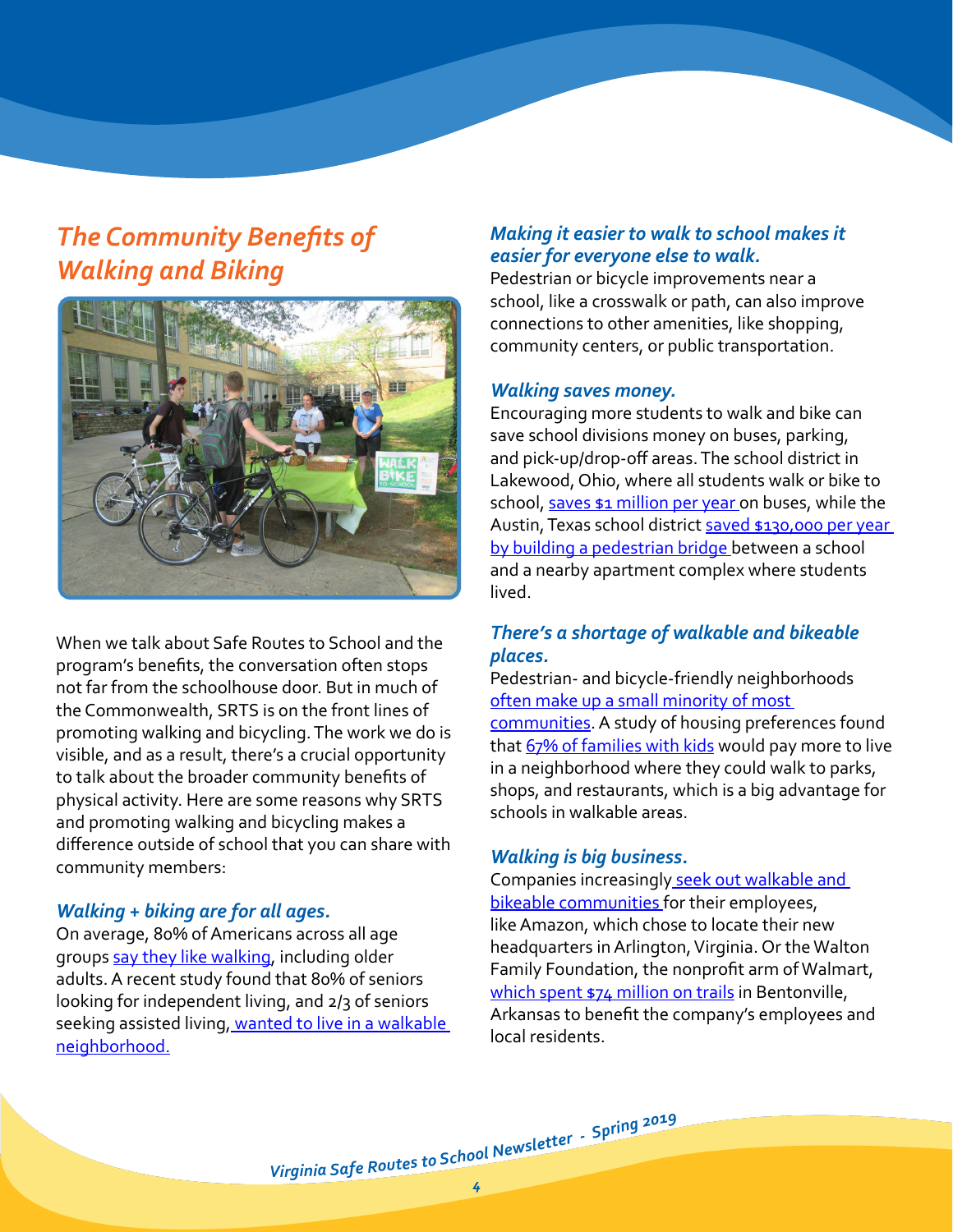## <span id="page-4-0"></span>*Working with Partners*

School administrators and parents are a big part of a Safe Routes to School program, but there are lots of other partners in the community that coordinators can reach out to as they seek to expand. These potential local partners may provide funding for SRTS because the results are mutually beneficial.

Looking to expand your SRTS Program? The first step is to inventory your partners and see where you can move beyond the traditional SRTS partner group. Make a list of those groups in your community who are enjoying the benefits of a safe, walkable community (see below for some ideas), and reach out to them to see if there partnership opportunities that you both can enjoy.

It's not just about childhood health or active transportation and environmental benefits anymore. Partners such as retirement homes or senior citizen centers understand that SRTS programs help seniors feel safe when walking, and help them get their critical daily exercise requirements. Getting out of the house more, means seniors are less isolated, and happier. A recent study sponsored by a retirement community in Washington DC found that their seniors timed their daily errands to coincide with crossing guards on duty. Seniors could rely on them to be at their stations in the morning and afternoon to help stop traffic and give them time to cross.

For real estate professionals or economic development agencies, SRTS can be highlighted as improving the desirability of a home thanks to its easy walkability to destinations, or by making it easier for visitors to reach the same destinations without having to drive.



*These are just some of the partners SRTS coordinators can work with!*

Don't overlook those larger foundations who often have a local presence. Foundations such as AAA or AARP or the Vision Zero Foundation like to support local efforts that improve conditions for their members too.

Before you approach a new potential partner, it's key to think in advance about how you will:

- 1. Complement each other
- 2. Build respect and trust
- 3. Communicate
- 4. Derive those benefits that are mutually beneficial

Embrace the very real benefits you offer potential partners. Be proud of your program! You can increase a partner's profile in your community by introducing them to lots of kids and parents and good publicity while helping them build community goodwill.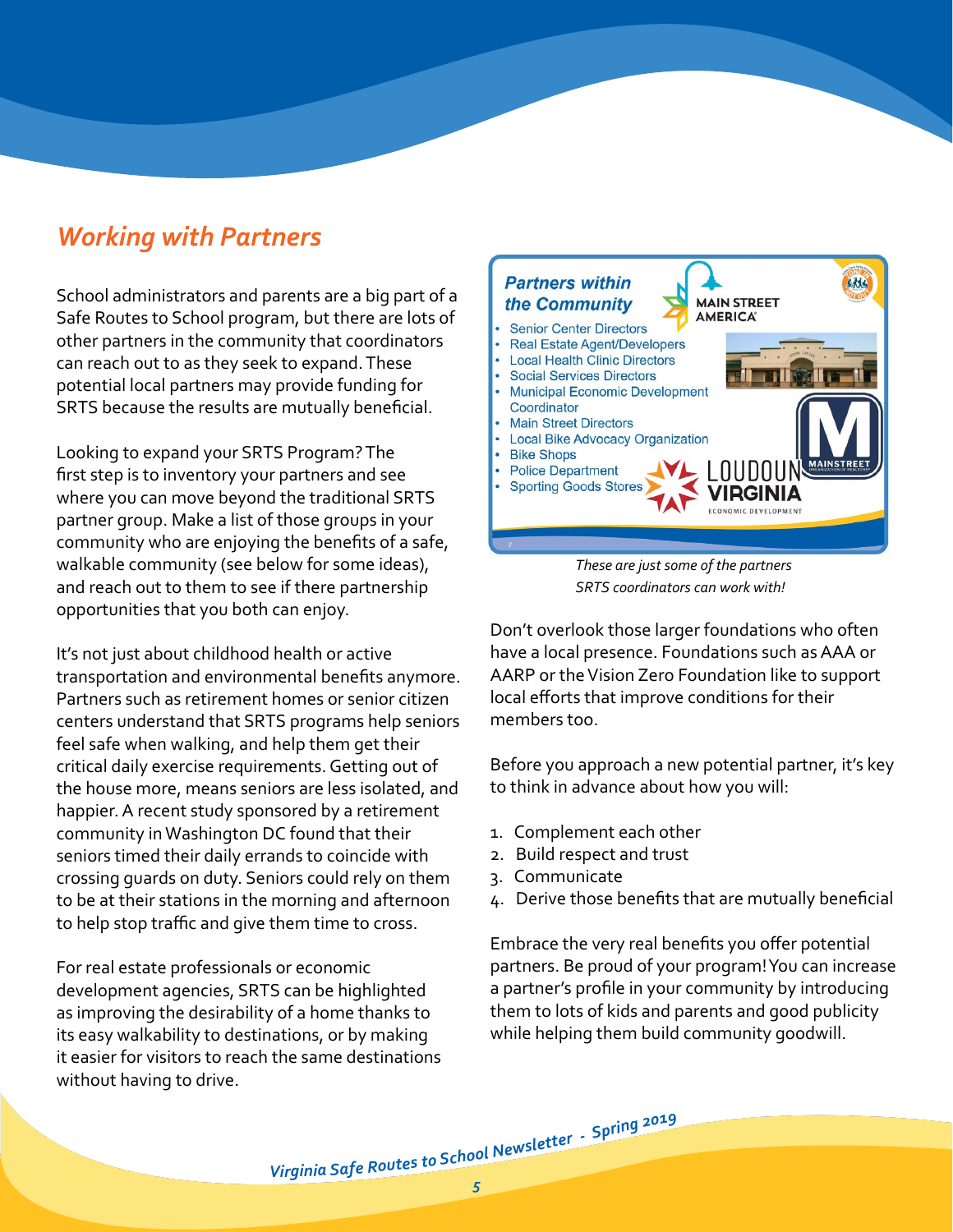## <span id="page-5-1"></span>*Bike to School Day Registration Now Open!*

Each year, tens of thousands of children, parents, school officials and community leaders nationwide participate in National Bike to School Day (BTSD). Last year, 286 Virginia schools



participated in BTSD, second only to California for the best turnout nationwide!

BTSD returns May 8, 2019! Whether you are a seasoned Bike to School Day champion or will be planning an event for the first time, be sure to check out the resources on the program website, including [How to Plan a Walk or Bike to School](http://www.virginiadot.org/programs/resources/safeRouteResources/all/VDOT_LDL_7-Days_Flyer_2014.pdf?dl=0&utm_source=VDOT+SRTS+Spring+2019+Newsletter&utm_campaign=VDOT+SRTS+Spring+2019+Newsletter&utm_medium=email)  [Day Event](http://www.virginiadot.org/programs/resources/safeRouteResources/all/VDOT_LDL_7-Days_Flyer_2014.pdf?dl=0&utm_source=VDOT+SRTS+Spring+2019+Newsletter&utm_campaign=VDOT+SRTS+Spring+2019+Newsletter&utm_medium=email) in 7 Days and our Learn it, Do it, Live Event Ideas tip sheet.

Remember, you can still apply for a a QuickStart [Mini-grant](http://www.virginiadot.org/programs/srsm_quick_start_mini-grant_program.asp?utm_source=VDOT+SRTS+Spring+2019+Newsletter&utm_campaign=VDOT+SRTS+Spring+2019+Newsletter&utm_medium=email) to help support your Bike to School Day activities. The final due date for the spring is April 4.

To register your Bike to School Day event and find event ideas, visit the [Walk and Bike to](http://www.walkbiketoschool.org/?utm_source=VDOT%20SRTS%20Spring%202019%20Newsletter&utm_campaign=VDOT%20SRTS%20Spring%202019%20Newsletter&utm_medium=email)  [School Day website.](http://www.walkbiketoschool.org/?utm_source=VDOT%20SRTS%20Spring%202019%20Newsletter&utm_campaign=VDOT%20SRTS%20Spring%202019%20Newsletter&utm_medium=email) The Virginia SRTS Program uses this database to track growth from year to year and send decals to participating schools.

# <span id="page-5-0"></span>*Perfecting Your SRTS Pitch*

As a SRTS champion, you do many different things and talk with dozens of people serving a variety of roles in the community. How many of the people that you talk to truly understand what it is you do? How many of them know how they can contribute to your mission?

It's been said that you never get a second chance at a first impression, which is why having a few versions of an elevator pitch at the ready can help you garner support for your program. Read on for tips on how to craft your own.

### *What is an elevator pitch?*

An elevator pitch is what you can say in response to the oft asked, "What do you do?" It can also be what you would tell someone about SRTS in the time it takes to ride an elevator, wait in line at a coffee shop, when someone stops by a table at a health fair, or when you finally get 5 minutes of a busy principal's time.

The elevator speech is:

- Absolutely no longer than 30-60 seconds
- Or, approximately 80-90 words
- Or, 8 to 10 sentences

You want your pitch to be personable, relatable, and most importantly, memorable. You can do this by including a story, an anecdote, or a couple of compelling highlights. The next section includes a few different templates for inspiration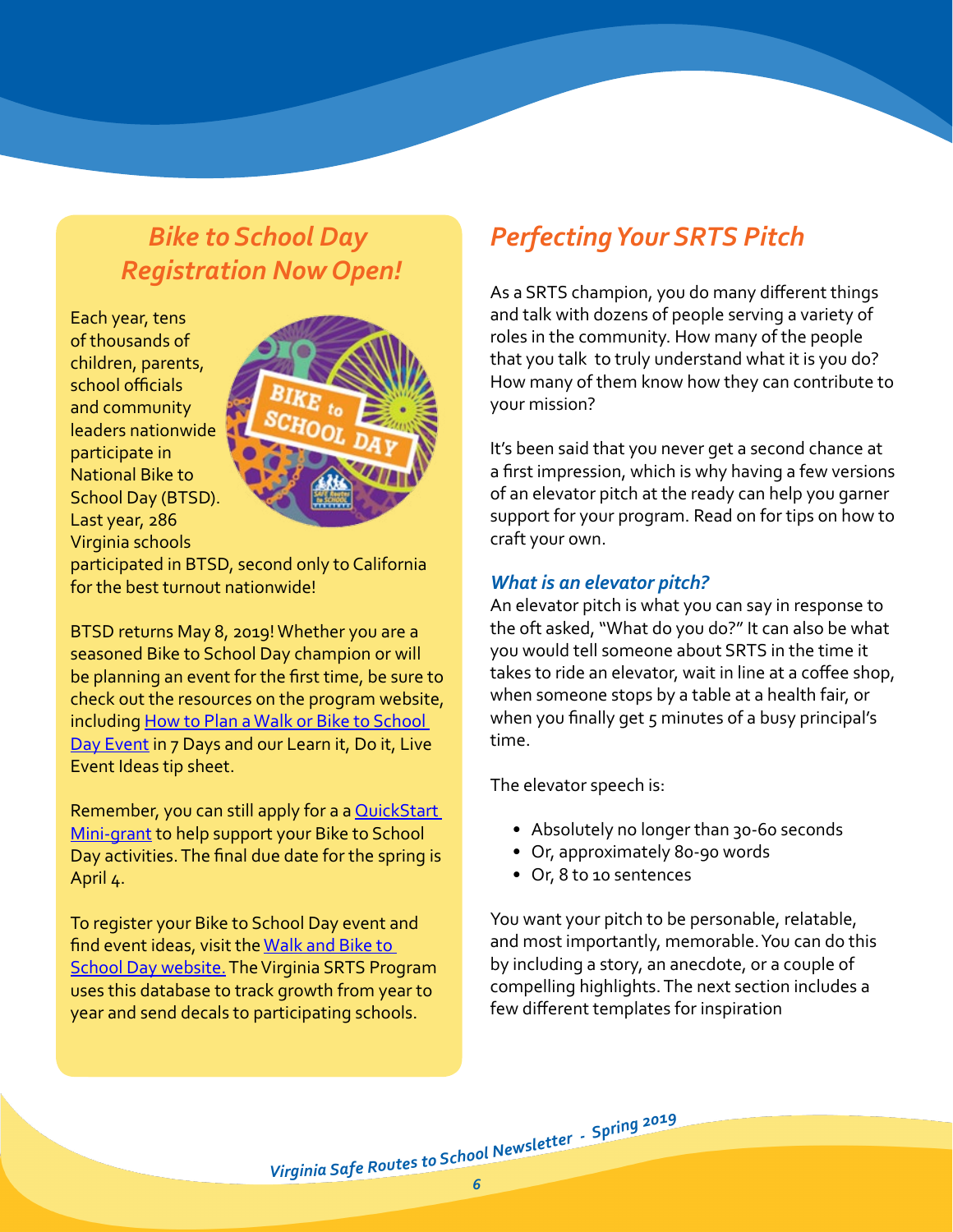## *Crafting Your Pitch*

One approach to crafting an elevator pitch is to make it "all about you." The pitch should answer basic questions such as: Who are you? What makes you unique? and What are your goals?

#### **Examples:**

1. My name is Jane and I am concerned about the traffic around our schools. If you want to help reduce the number of cars in our neighborhood, please volunteer to lead one of our walking school buses.

2. I am the SRTS Coordinator for the school division and I'm planning for Bike to School Day in May. Would you be interested in getting the name of your business out in front of 300 parents at Lincoln Elementary School?

A second approach flips the first one on its head and focuses on the people you serve. Instead of talking about your role and goals, this type of elevator speech addresses who you help, how you help them, and why it matters:

#### **Examples:**

1. I help busy PE teachers by sharing lesson plans and resources so that they can more easily incorporate safe walking and bicycling skills into their lessons.

2. My name is Bob, and I help students learn how to ride bicycles so that they gain a lifelong skill that helps them be more independent and physically active.



The last approach covered here can help foster a conversation when someone asks you, "What do you do?" This approach is personal and memorable because it relates your work directly to others' experiences.

#### **Example:**

**Them:** What do you do?

**You:** Do you ever get stuck in the traffic around the neighborhood school in the morning?

**Them:** Yes, if I don't leave early enough I'll sit for several minutes in that line of cars!

**You:** I'm working with schools across the division to make it safer for students to walk and bike to school, reducing congestion during drop-off. Last week, 40 families participated in our Park-and-Walk event.

**Them:** Oh wow! Do you need any volunteers?

You may want to draft a pitch following each of the approaches above so you'll be covered in any situation. Once you have it down on paper, it's a good idea to practice with family or colleagues to ensure a smooth delivery when the time comes.